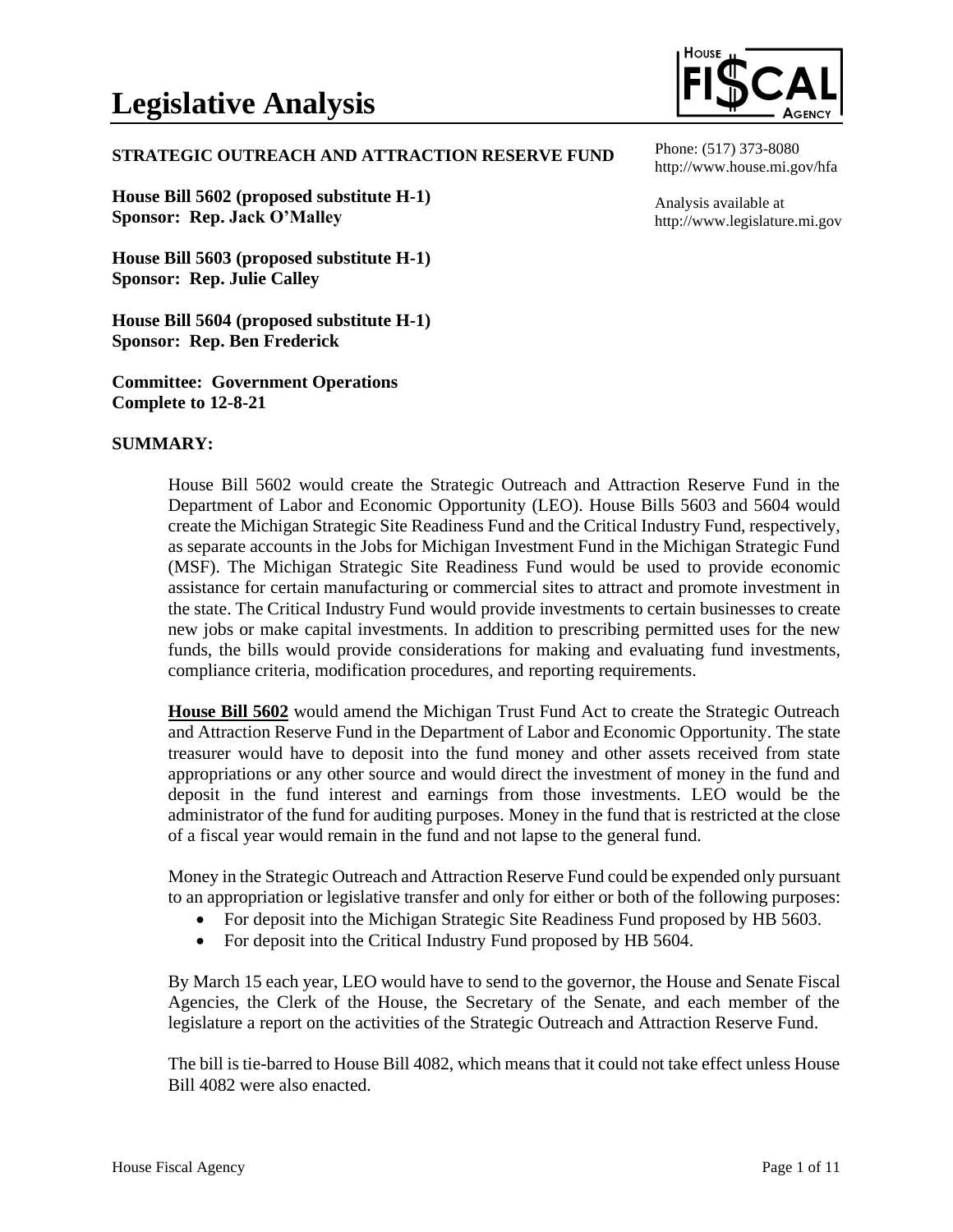[House Bill 4082 would amend 1921 PA 2 to require the State Administrative Board to have legislative approval to make an inter-transfer of appropriations for a particular department or institution that would increase or decrease an appropriation by the greater of 3% or \$125,000 or would increase or decrease an appropriation by more than \$200,000 in the aggregate. The bill was passed by the House and is currently in the Senate Appropriations committee.

### MCL 12.252 and proposed MCL 12.254

**House Bill 5603** would amend the Michigan Strategic Fund Act to create the Michigan Strategic Site Readiness Fund as a separate account within the Jobs for Michigan Investment Fund created within the Michigan Strategic Fund. The Michigan Strategic Site Readiness Fund would include money appropriated to, transferred to, or deposited in the fund from the Strategic Outreach and Attraction Reserve Fund (proposed by House Bill 5602). Money in the fund at the close of a fiscal year that is not allocated or otherwise committed would revert to the Strategic Outreach and Attraction Reserve Fund.

### Permitted uses of the fund

MSF would have to spend money from the Michigan Strategic Site Readiness Fund only to provide grants, loans, investments, or other economic assistance to *eligible applicants* to conduct *eligible activities* for the purpose of creating investment-ready sites to attract and promote investment in the state for eligible activities on or related to *strategic sites* and *megastrategic sites*. Money in the fund could not be used for administrative purposes.

*Eligible applicant* would mean an applicant that is one of the following:

- A political subdivision of the state, including, but not limited to, any of the following:
	- o A county, city, village, township, or charter township.
	- o An instrumentality of a county, city, village, township, or charter township.
	- o A single purpose or multipurpose special district.
	- o A single or purpose multipurpose public authority.
- A local economic development corporation or similar authority.
- A person who is the owner of the site for which the improvements are proposed but is not that site's *end user*, as long as the person applies jointly with an applicant described above.
- The person that is or will be the end user of a site for which a specific person has been identified as the end user.

*Eligible activities* would mean one or more of the following with respect to a site that is the subject of an application under the bill:

- Land acquisition and assembly.
- Site preparation and improvement.
- Infrastructure improvements that directly benefit the site, such as transportation infrastructure, water and wastewater infrastructure, and utilities necessary to service the site.
- Demolition, construction, alteration, rehabilitation, or improvement of buildings on the site.
- Environmental remediation.
- Architectural, engineering, surveying, and similar professional fees.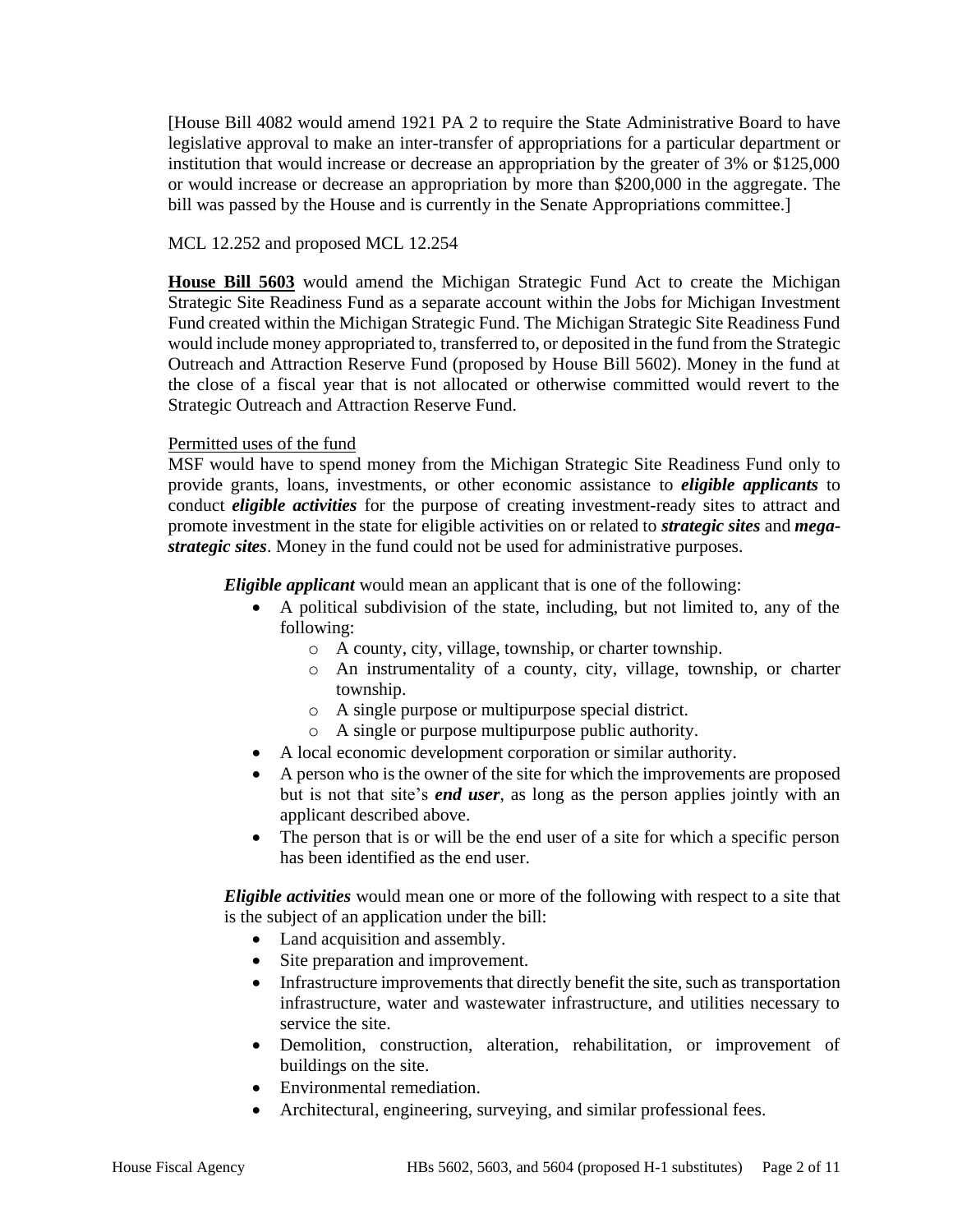*End user* would mean the person that will, directly or through an affiliate, establish and operate the manufacturing or other commercial enterprise that constitutes the improved site's end use.

*Strategic site* would mean a publicly or privately owned site that is used for manufacturing or another commercial use or will be used for those purposes after a proposed acquisition.

*Mega-strategic site* would mean a strategic site that is at least 500 acres in size.

The MSF board of directors could not disburse funds from the Michigan Strategic Site Readiness Fund for a grant, loan, investment, or other economic assistance to an eligible applicant if either of the following apply:

- That applicant has not fully repaid all money subject to clawback or required to be repaid under a specific repayment provision in a written agreement under the act.
- That applicant is in default on any grant, loan, investment, or other economic assistance made or guaranteed by the state.

Money paid to MSF under a clawback or specific repayment provision for a grant, loan, investment, or other economic assistance under the bill would have to be deposited in the Strategic Outreach and Attraction Reserve Fund proposed by HB 5602.

### Application, approval, and compliance process

The *Michigan Strategic Site Readiness Fund* would have to provide for a detailed application, approval, and compliance process that is also published and available on the MSF website. This process would have to provide for at least all of the following:

- An eligible applicant may apply for a grant, loan, investment, or other economic assistance in a form and manner determined by MSF.
- MSF must establish separate application criteria for mega-strategic sites and other strategic sites, and for sites that have a specifically identified end user and those that do not.

# General criteria for consideration

MSF would have to consider and document at least all of the following criteria, to the extent reasonably applicable as determined by the MSF board, before entering into a written agreement for a grant, loan, investment, or other economic assistance as described below:

- The importance of the project or eligible activities to the community where they are located.
- Whether the project will stimulate additional revitalization of Michigan and the community where it is located.
- The amount of local financial and community support for the project.
- The amount of any other economic assistance or support provided by the state for the project.
- The amount of any other economic assistance or support provided by the federal government for the project, including federal appropriations or tax credits.
- The amount of any private funds or investments for the project, including the applicant's own investments.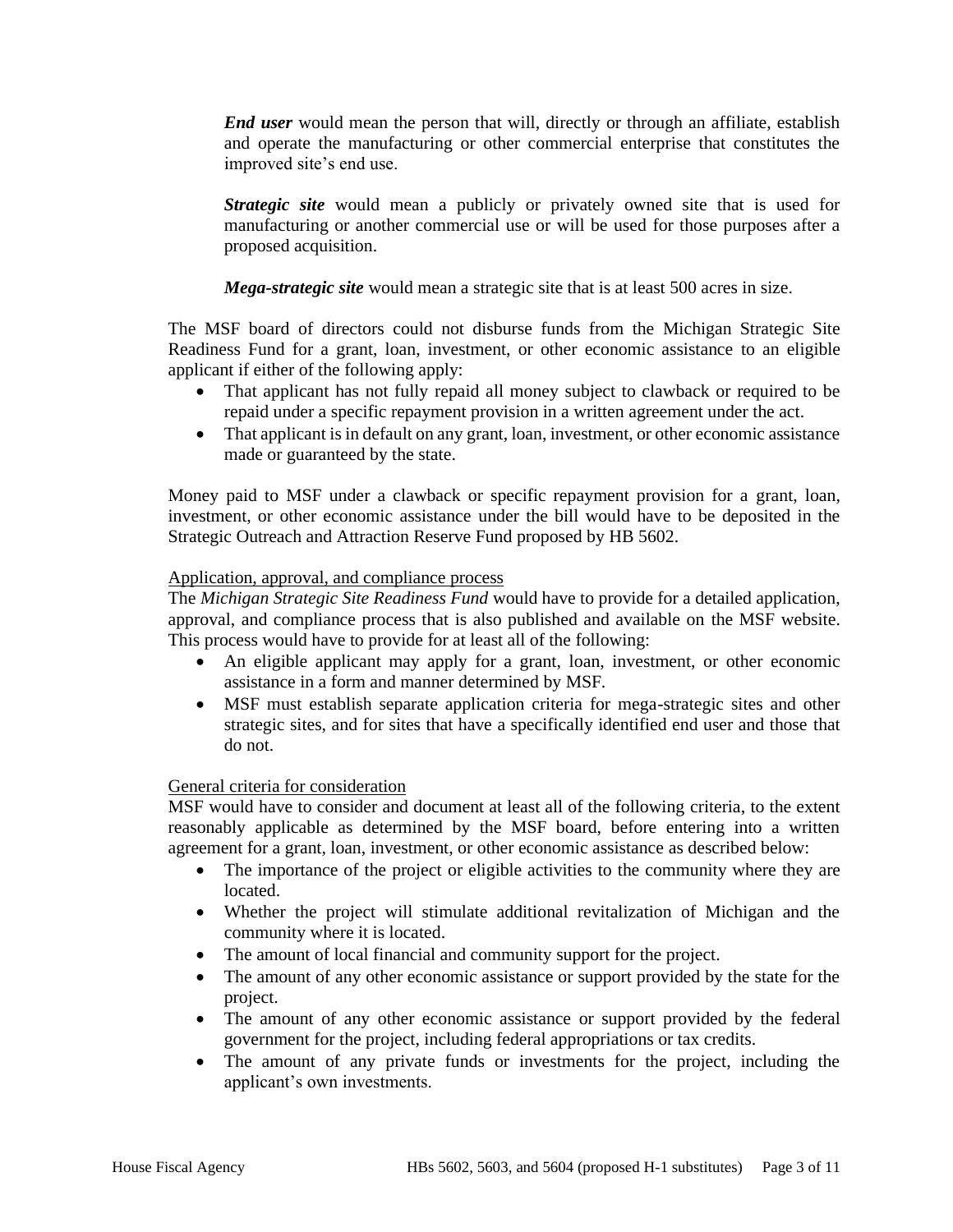- The applicant's financial need for a grant, loan, investment, or other economic assistance under the bill.
- The extent to which vacant buildings and historic resources will be reused and blighted property will be redeveloped.
- The creation of new jobs in Michigan and at the project location.
- Whether and in what ways the project is financially and economically sound.
- Whether and in what ways the project converts abandoned public buildings to private use.
- Whether and in what ways the project promotes sustainable development.
- Whether and in what ways the project involves the rehabilitation of a historic resource.
- Whether and in what ways the project addresses areawide redevelopment.
- Whether and in what ways the project addresses underserved markets of commerce.
- The extent and level of environmental contamination.
- Whether and in what ways the project will compete with or affect existing Michigan businesses in the same industry.
- Whether and in what ways the project's proximity to rail and utility infrastructure will affect the performance of the project and will maximize energy and logistics needs in Michigan and in the community where it is located.
- The risk that the project, products, and investments will become obsolete in the future.
- The overall return on investment to the state.
- Whether the proposed strategic site or mega-strategic site is incorporated into a strategic plan of a political subdivision of the state.
- Any other criteria approved by the MSF board that are specific to an individual project and are consistent with the intent and findings of the bill. (The bill contains a legislative finding that funding provided under the bill is for a public purpose and serves the health, safety, and general welfare of the residents of Michigan.)

# Additional consideration criteria for certain cases

In addition to the above general considerations, MSF would have to consider and document at least all of the following criteria, to the extent reasonably applicable as determined by the MSF board, in determining whether to approve a grant, loan, investment, or other economic assistance for a strategic site for which an end user has not been specifically identified:

- The degree to which the proposed site demonstrates a high level of competitiveness for future development, considering and documenting all of the following:
	- o Whether the proposed site is currently assembled.
	- o Whether the proposed site is under site control.
	- o Whether the proposed site is of a size, configuration, location, and condition that makes it substantially ready for marketing and competitive for development upon completion of the proposed grant, loan, investment, or other economic assistance and demonstrated matching contributions.
- Whether the proposed investment will result in the elimination of blight and the remediation of environmental contamination.
- The degree of local matching contributions.
- Whether the investment will promote geographic equity in the distribution of finds between different areas of the state.
- Whether the eligible applicant has pursued all available cost-containment measures.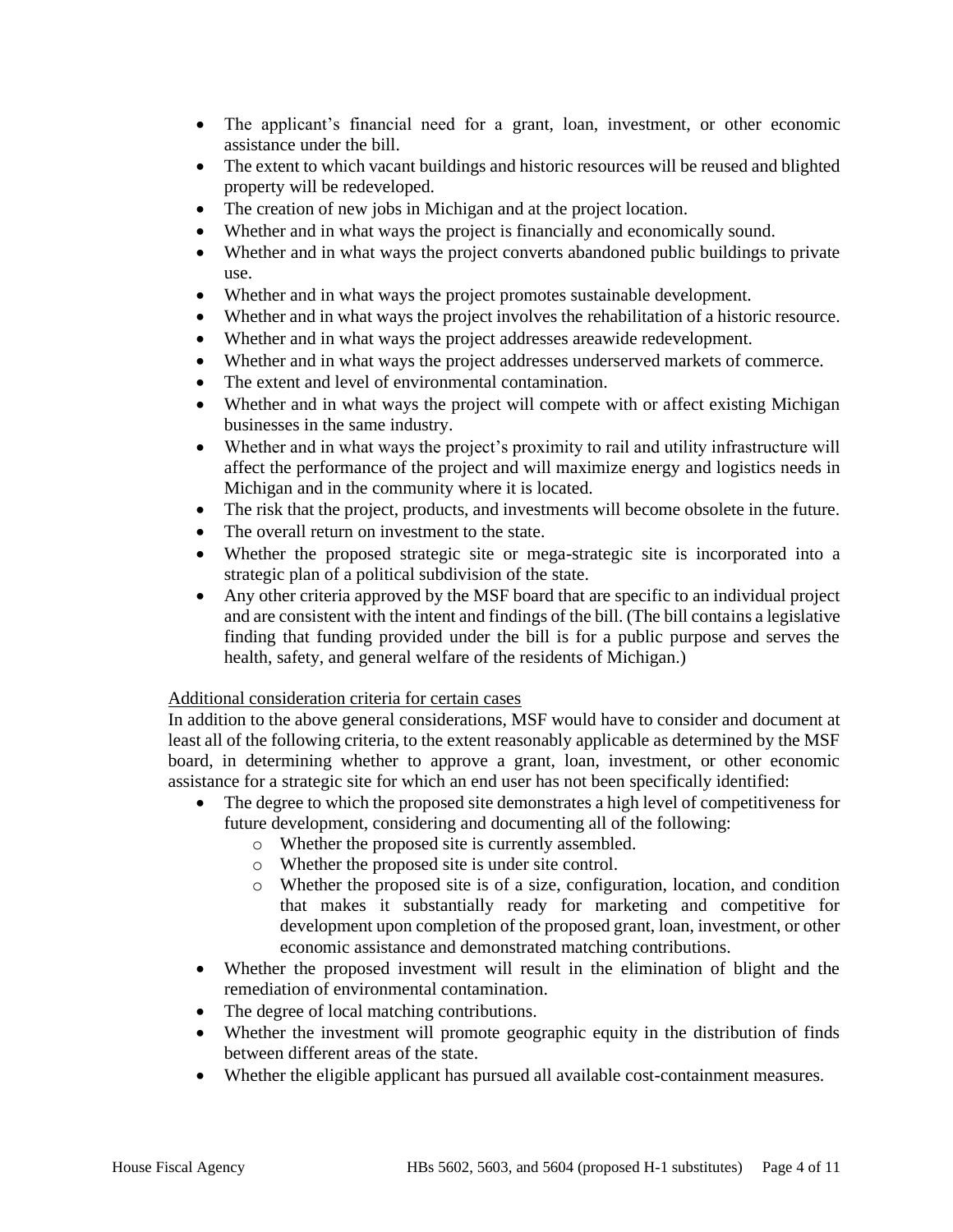In addition to the above general considerations, MSF would have to consider and document at least all of the following criteria, to the extent reasonably applicable as determined by the MSF board, in determining whether to approve a grant, loan, investment, or other economic assistance for a mega-strategic site for which an end user has not been specifically identified:

- The degree to which the proposed site demonstrates a high level of competitiveness for future development, considering and documenting all of the following:
	- o Whether the proposed site is currently assembled.
	- o Whether the proposed site is under site control.
	- o Whether the proposed site is of a size, configuration, location, and condition that makes it substantially ready for marketing and competitive for development upon completion of the proposed grant, loan, investment, or other economic assistance and demonstrated matching contributions.
- Whether the proposed site is supported by a strategic analysis that supports the demand for that site.
- The feasibility of proposed land acquisition.
- Utility and transportation availability and the feasibility of necessary utility and transportation improvements.
- Workforce availability and training capability.
- Environmental and topographical conditions and the feasibility of necessary site improvements to address those conditions.

In addition to the above general considerations, MSF would have to consider and document at least all of the following criteria, to the extent reasonably applicable as determined by the MSF board, in determining whether to approve a grant, loan, investment, or other economic assistance for a strategic site for which an end user has been specifically identified:

- The strategic economic importance of the project to Michigan and the community where it is located.
- Whether the financial assistance is needed to secure the project in the state.
- The degree to which the project is a priority for the local governmental unit or local economic development corporation in the jurisdiction where the site is located.
- The level of new job creation.
- Whether the jobs being created equal or exceed the average wage for the county where the project is located.
- The level of capital investment.
- The evidence of the end user's commitment to the site.

# Terms included in agreement

If MSF determines to provide a grant, loan, investment, or other economic assistance from the Michigan Strategic Site Readiness Fund to an eligible applicant after considering the above criteria, MSF would have to enter into a written agreement with the applicant that clearly and concisely includes all of the terms and conditions relating to the grant, loan, investment, or other economic assistance as determined and documented by the MSF board, including at least all of the following:

• Specific dates and benchmarks for the eligible applicant to receive a grant, loan, investment, or other economic assistance, including conditions for the disbursement of funds in installments.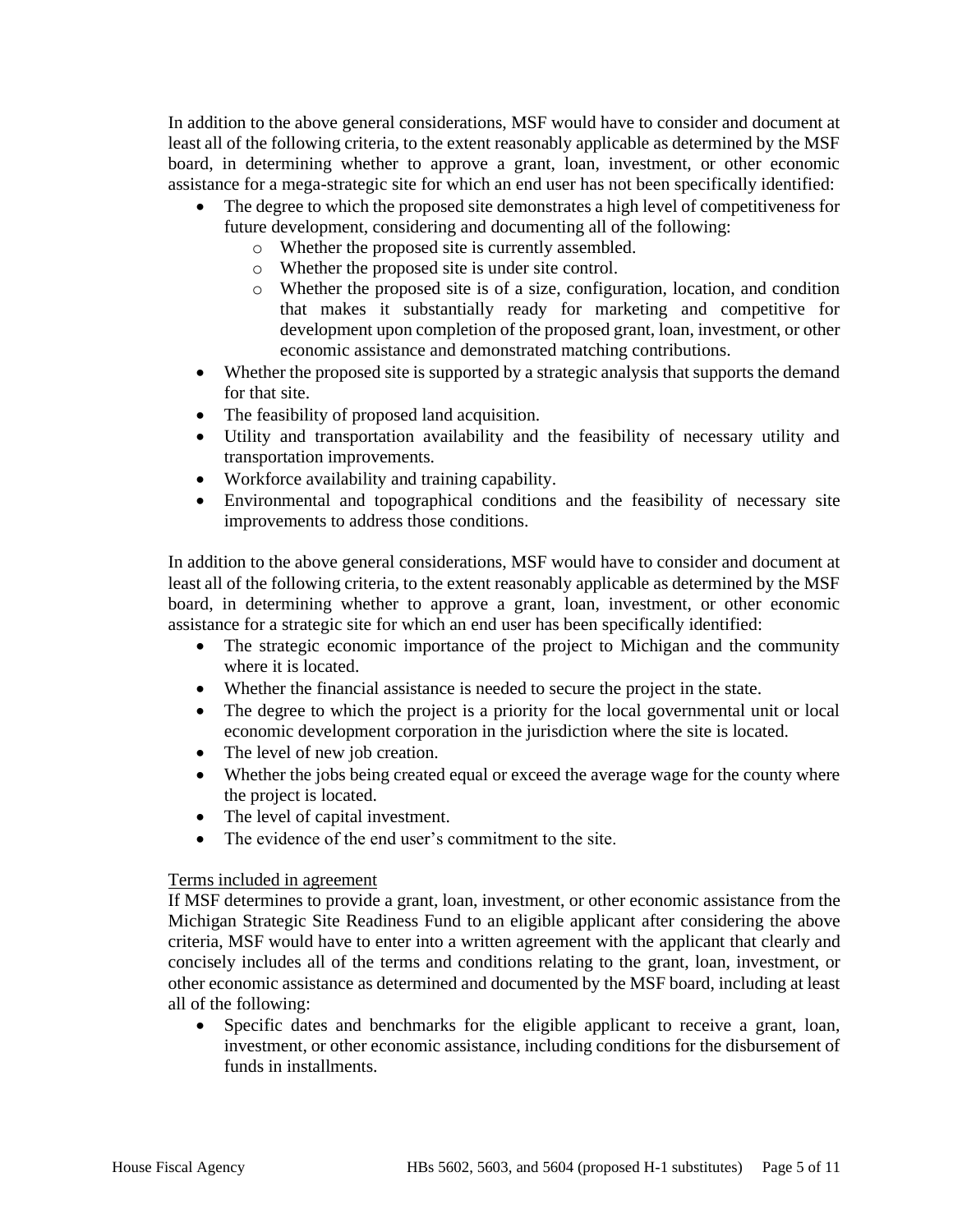- For a grant, loan, investment, or other economic assistance provided to an end user of the site, a clawback and specific repayment provision if the person fails to comply with the written agreement.
- A provision that all money subject to a clawback or repayment provision must be paid within 30 days of notification by MSF. Amounts not paid within 30 days would be subject to a penalty of 1% per month, prorated on a daily basis.
- A provision that if the applicant files for bankruptcy, the state is a secured creditor and must have first priority over other creditors if the applicant is in default under the written agreement to the extent allowed by law.
- An audit provision that requires MSF to verify that the established benchmarks for the project have been met.

In making an award for a mega-strategic site that does not have a specifically identified end used, MSF would have to prepare, in collaboration with the eligible applicant, a mega-strategic site investment strategy and spending plan that details the sequence and cost of anticipated investments in the selected mega-strategic site, the benchmarks for bringing the mega-strategic site to a marketable condition, and the marketing strategy for the mega-site. Each plan would have to have the objective of establishing a certified mega-strategic site under a nationally recognized third-party certification program.

### Notice requirements for modifications

If MSF receives a request to modify an existing written agreement for a grant, loan, investment, or other economic assistance under the bill, MSF would have to provide a copy of the requested modification to the governor, the House and Senate Fiscal Agencies, the Clerk of the House, the Secretary of the Senate, and each member of the legislature within five business days after receiving it, together with the specific provisions to be modified and the rationale for considering the modification.

Before modifying an existing written agreement for a grant, loan, investment, or other economic assistance, MSF would have to give notice of the proposed amendments and publish them on the MSF's website at least one business day before a public hearing on the proposed amendments.

If MSF approves and modifies a written agreement under these provisions, it would have to provide a copy of that amended written agreement to the governor, the House and Senate Fiscal Agencies, the Clerk of the House, the Secretary of the Senate, and each member of the legislature within one business day of the modification.

### Inventory of development-ready sites

Notwithstanding any other provision of the bill, MSF could make grants and provide technical assistance from the Michigan Strategic Site Readiness Fund to local economic development corporations for the purpose of creating an inventory of development-ready sites. The inventory would have to use nationally recognized criteria to identify the readiness of those sites for investment. MSF would have to maintain a comprehensive inventory of those sites on its website that would have to include an interactive and user-friendly listing of all local and state development-ready sites and any related pictures, maps, or other documentation.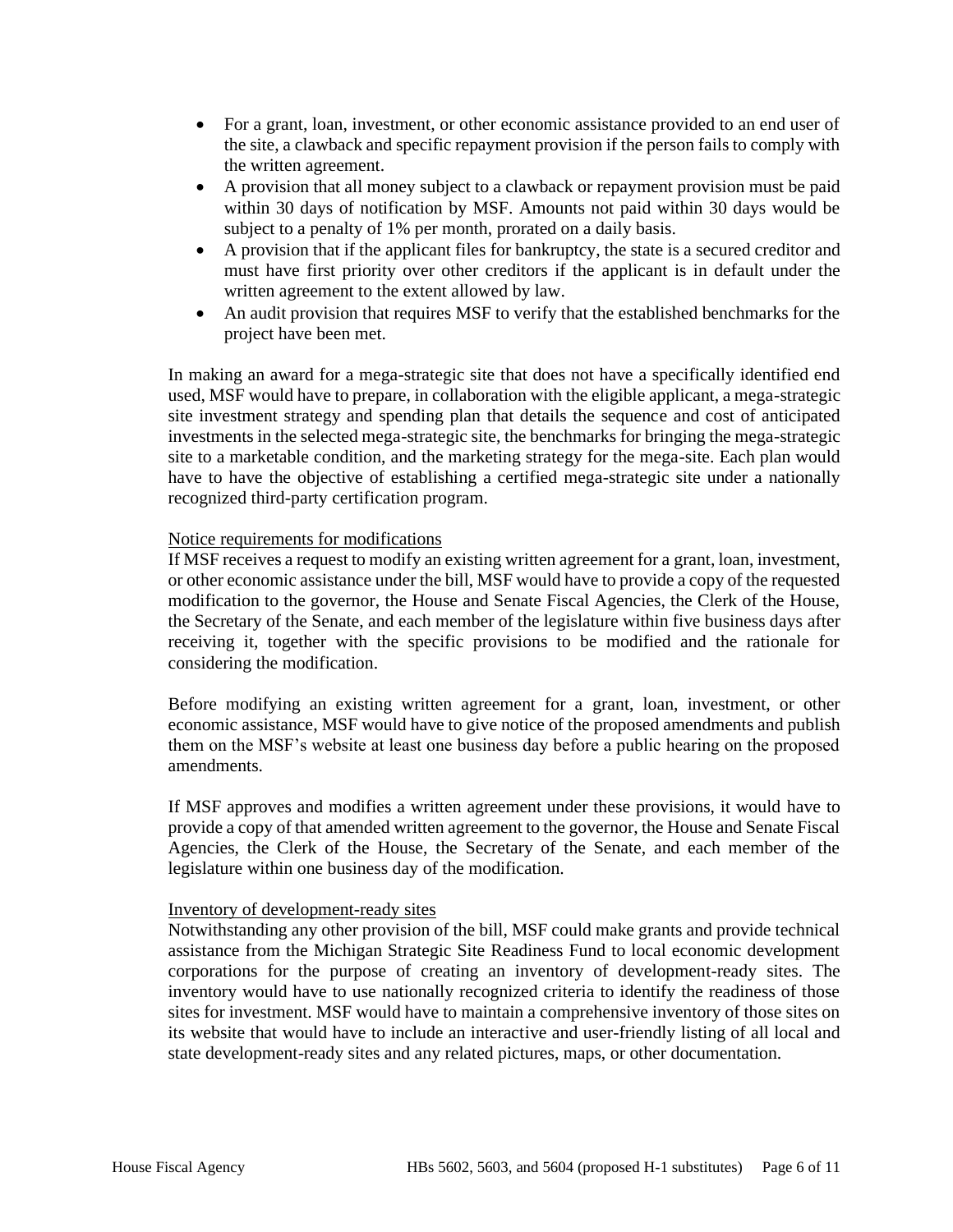### Reports and disclosures

At least every three months, MSF would have to post on the website of the Michigan Economic Development Corporation the name of the eligible applicants, the location of each site that received a grant, loan, investment, or other economic assistance in that period, and the amount of the grant, loan, investment, or other economic assistance.

By March 15 each year, MSF would have to send to the governor, the House and Senate Fiscal Agencies, the Clerk of the House, the Secretary of the Senate, and each member of the legislature a report on the activities of the Michigan Strategic Site Readiness Fund. The report would have to include all of the following:

- A list of eligible applicants that received a grant, loan, investment, or other economic assistance.
- The type of project or eligible activities approved for a grant, loan, investment, or other economic assistance.
- The amount and type of each award.
- The duration of the grant, loan, investment, or other economic assistance.
- The amount of financial assistance other than state resources.
- Money or other revenue or property returned to the Strategic Outreach and Attraction Reserve Fund proposed by HB 5602, including any clawbacks and repayments due to a breach of the written agreement.

If MSF fails to send the report as required above on or before March 15, the MSF board could not disburse funds from the Michigan Strategic Site Readiness Fund for a grant, loan, investment, or other economic assistance under the bill until MSF sends the report as required.

The bill also would require MSF to include the activities of the Michigan Strategic Site Readiness Fund in the annual report it now submits to the individuals and entities described above.

The bill is tie-barred to House Bill 4082, which means that it could not take effect unless House Bill 4082 were also enacted. (See the summary of House Bill 5602 for a description of House Bill 4082.)

### MCL 125.2009 and proposed MCL 125.2088t

**House Bill 5604** would amend the Michigan Strategic Fund Act to create the Critical Industry Fund as a separate account within the Jobs for Michigan Investment Fund created within the Michigan Strategic Fund. The Critical Industry Fund would include money appropriated to, transferred to, or deposited in the fund from the Strategic Outreach and Attraction Reserve Fund (proposed by House Bill 5602). Money in the fund at the close of a fiscal year that is not allocated or otherwise committed would revert to the Strategic Outreach and Attraction Reserve Fund.

#### Permitted uses of the fund

MSF would have to spend money from the Critical Industry Fund only to provide *qualified investments* to *qualified businesses* for deal-closing, gap financing, or *other economic assistance* to create new *qualified jobs* or make capital investments, or both, as determined by the MSF board. Money in the fund could not be used for administrative purposes.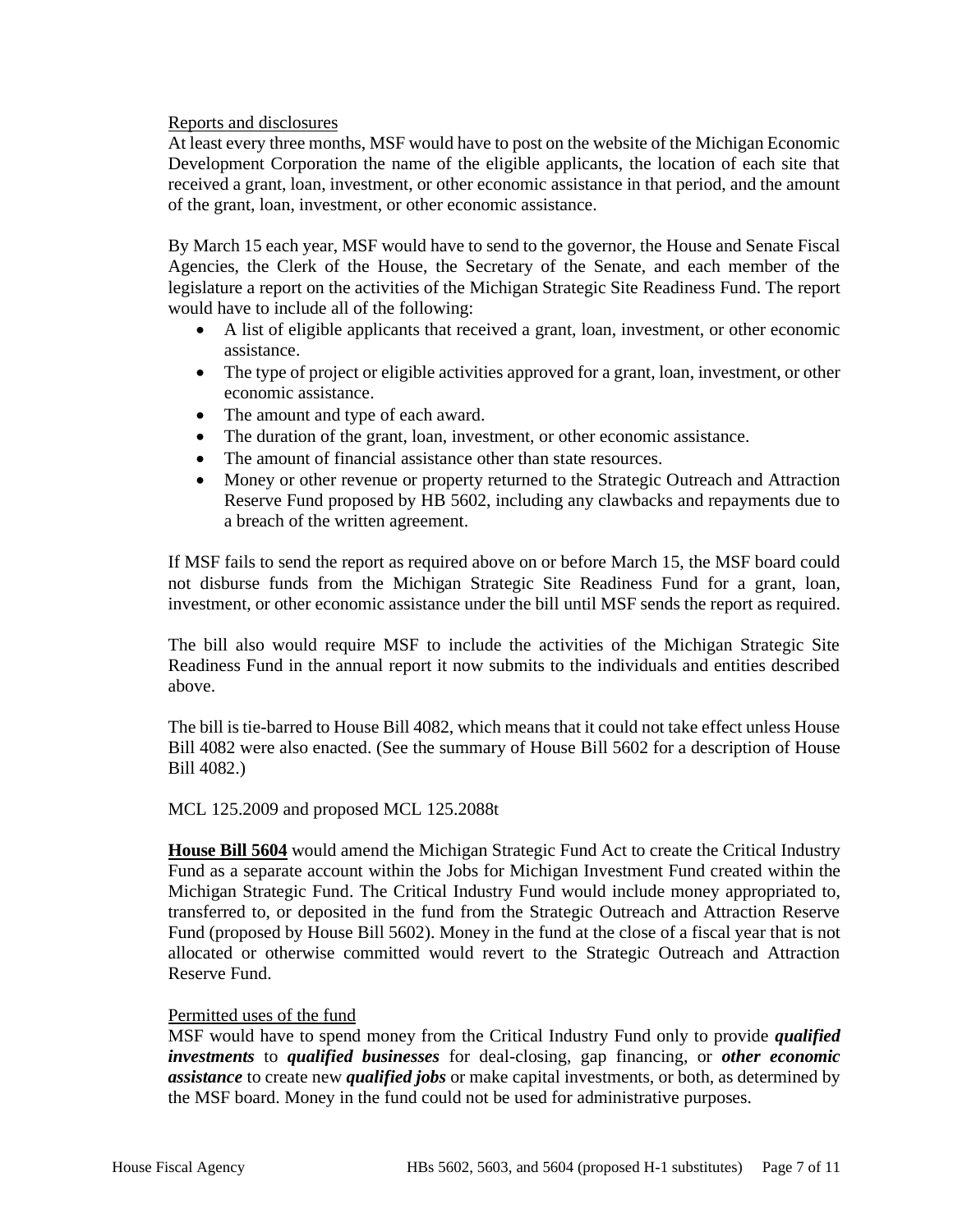*Qualified investment* would mean a grant, loan, investment, or other economic assistance from the jobs account for a project subject to a written agreement with a qualified business under the bill, including a grant, loan, investment, or other economic assistance for the following:

- Creation of new qualified jobs, infrastructure improvements, other capital investments, or other assistance, such as an agreement providing for assistance through the Transportation Economic Development Fund (TEDF).<sup>1</sup>
- Job training opportunities or workforce development and education, or both.

*Qualified business* would mean a business that is located in Michigan, that operates in Michigan, or that will locate or operate in Michigan as determined by MSF. A qualified business could include more than one business as determined by the MSF board.

*Other economic assistance* would mean any other form of assistance allowed under the Michigan Strategic Fund Act that is not a grant, a loan, or an investment.

*Qualified job* would mean a job performed by either of the following, as determined and verified by MSF:

- A Michigan resident whose state income taxes are withheld by an employer or by an employee leasing company or professional employer organization on behalf of the employer.
- A nonresident who is employed by a business at a project location that is located in Michigan.

The MSF board could not disburse funds from the Critical Industry Fund for a qualified investment to a qualified business if either of the following apply:

- That business has not fully repaid all money subject to clawback or required to be repaid under a specific repayment provision in a written agreement under the act.
- That business is in default on any grant, loan, investment, or other economic assistance made or guaranteed by the state.

Money paid to MSF under a clawback or specific repayment provision for a qualified investment under the bill would have to be deposited in the Strategic Outreach and Attraction Reserve Fund proposed by HB 5602.

# Criteria for consideration

MSF would have to consider and document at least all of the following criteria, to the extent reasonably applicable as determined by the MSF board, before entering into a written agreement for a qualified investment as described below:

- The importance of the project to the community where it is located.
- Whether the project will stimulate additional revitalization of Michigan and the community where it is located.
- The amount of local financial and community support for the project.
- The applicant's financial need for a qualified investment from the fund.
- The extent to which vacant buildings and historic resources will be reused and blighted property will be redeveloped.

<sup>&</sup>lt;sup>1</sup> About the TEDF: https://www.michigan.gov/mdot/0,1607,7-151-9621 17216 18230---,00.html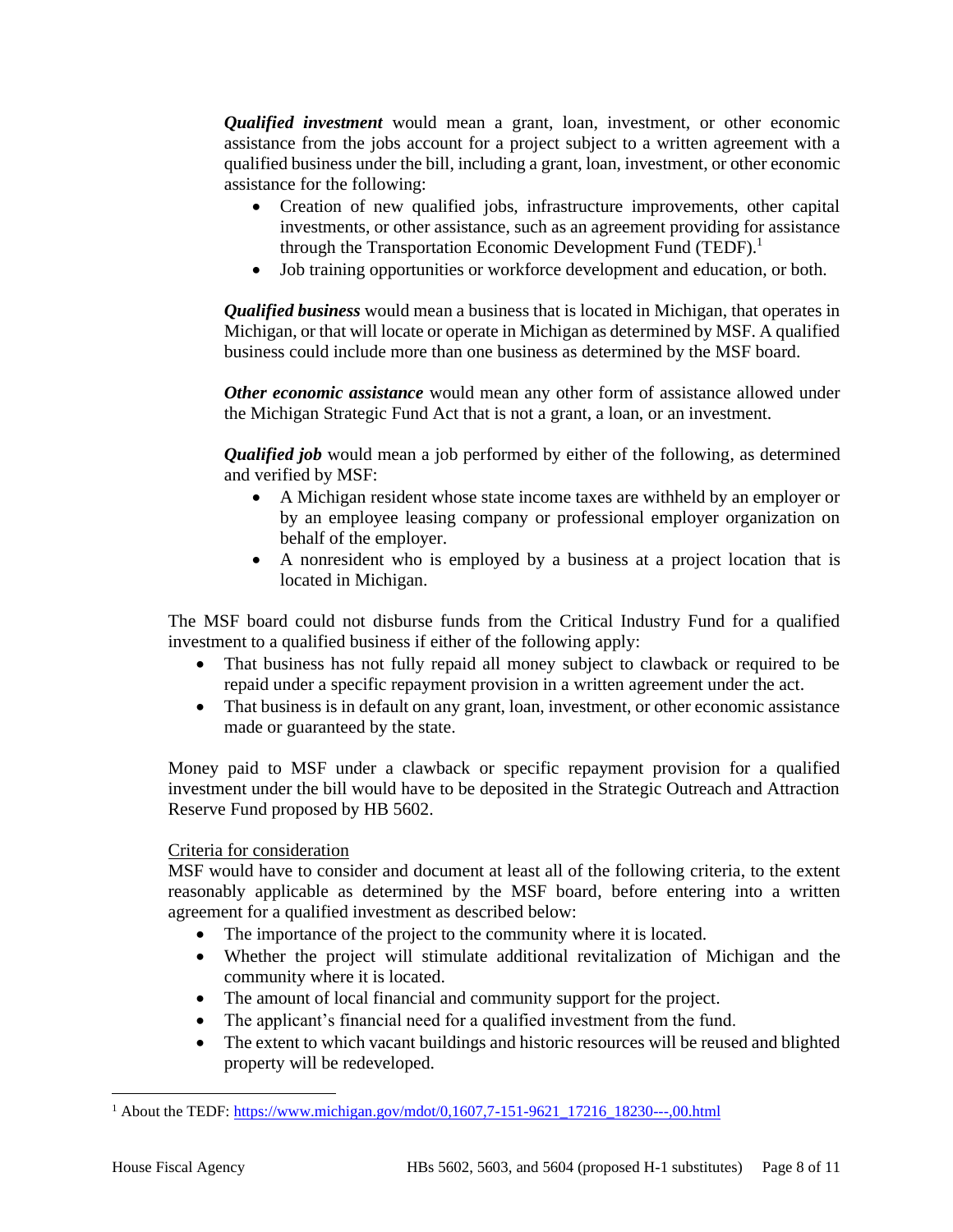- The creation of new qualified jobs in Michigan and at the project location.
- The level of other public funds, such as the appropriation of federal or state funds and any federal or state tax credits.
- The level of any private funds, investments, or contributions into the project, including the business's own investments.
- Whether and in what ways the project is financially and economically sound.
- Whether and in what ways the project promotes sustainable development.
- Whether and in what ways the project involves the rehabilitation of a historic resource.
- Whether and in what ways the project addresses areawide redevelopment and its overall economic benefit to the existing chain of supply.
- The extent and level of environmental contamination.
- Whether and in what ways the project will compete with or affect existing Michigan businesses in the same industry.
- Whether and in what ways the project's proximity to rail and utility infrastructure will affect the performance of the project and will maximize energy and logistics needs in Michigan and in the community where it is located.
- The risk that the project, products, and investments will become obsolete in the future.
- The overall return on investment to the state.
- Any other criteria approved by the MSF board that are specific to an individual project and are consistent with the intent and findings of the bill. (The bill contains a legislative finding that funding provided under the bill is for a public purpose and serves the health, safety, and general welfare of the residents of Michigan.)

### Terms included in agreement

If MSF determines to award a qualified investment from the Critical Industry Fund to a qualified business after considering the above criteria, MSF would have to enter into a written agreement with the business that clearly and concisely includes all of the terms and conditions relating to the investment as determined and documented by the MSF board, including at least all of the following:

- Specific time frames and benchmarks to be met before the business receives a disbursement in installments from the fund pursuant to the investment.
- Specific terms concerning the required creation of new qualified jobs in Michigan and at the project location, including measurable outcomes, proration of payments for partial performance, clawback and specific repayment provisions for breach of the agreement or failure to meet measurable outcomes.
- Specific penalties for noncompliance with the written agreement as determined by MSF.
- A provision that all money subject to a clawback or repayment provision must be paid within 30 days of notification by MSF. Amounts not paid within 30 days would be subject to a penalty of 1% per month, prorated on a daily basis.
- A provision that if the business files for bankruptcy, the state is a secured creditor and must have first priority over other creditors if the business is in default under the written agreement.
- A provision that the business will provide the data described in the written agreement that are necessary for MSF to report to the legislature as required by the bill.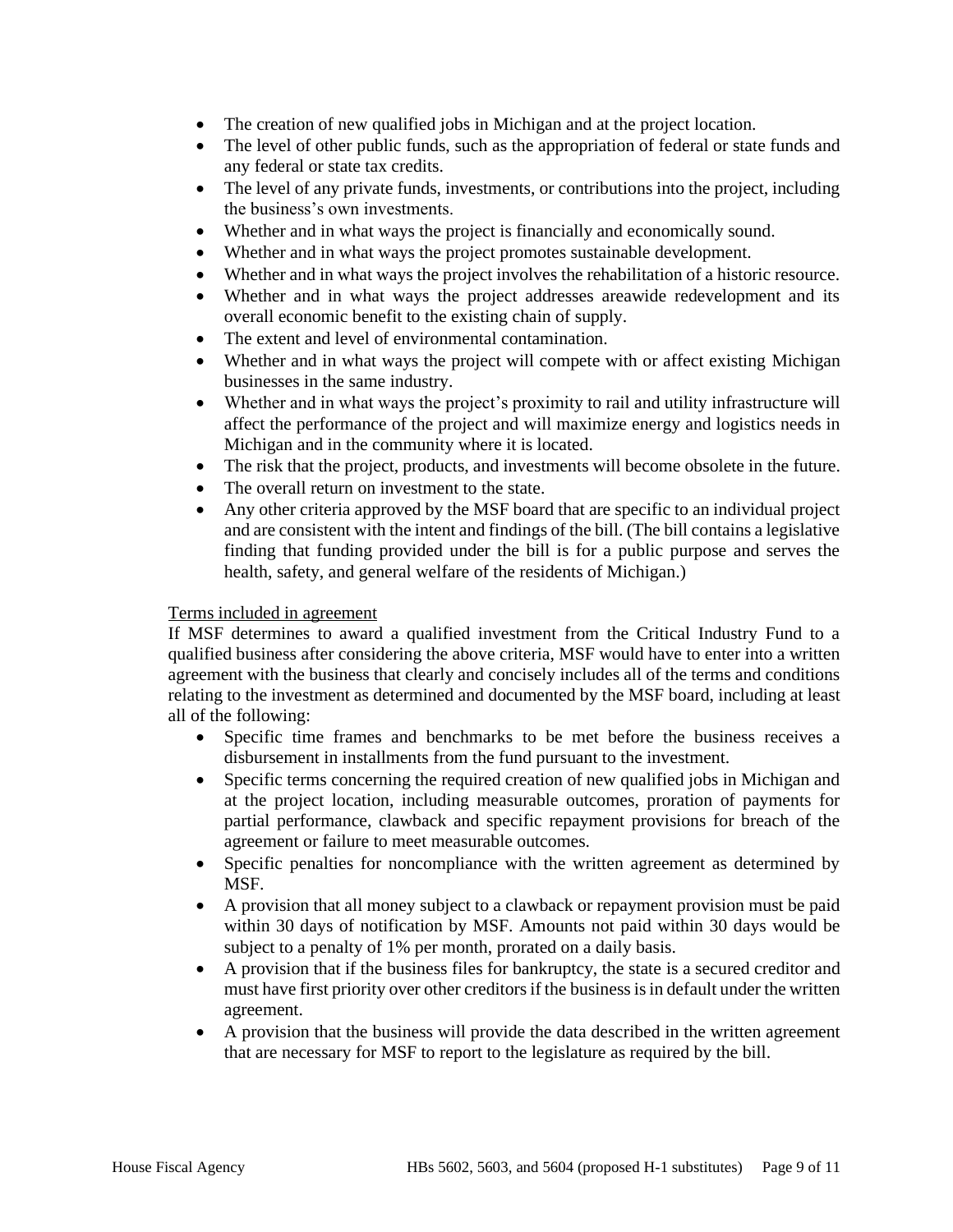### Notice requirements for modifications

If MSF receives a request to modify an existing written agreement for a qualified investment under the bill, MSF would have to provide a copy of the requested modification to the governor, the House and Senate Fiscal Agencies, the Clerk of the House, the Secretary of the Senate, and each member of the legislature within five business days after receiving it, together with the specific provisions to be modified and the rationale for considering the modification.

Before modifying an existing written agreement for a qualified investment, MSF would have to give notice of the proposed amendments and publish them on the MSF's website at least one business day before a public hearing on the proposed amendments.

If MSF approves and modifies a written agreement under these provisions, it would have to provide a copy of that amended written agreement to the governor, the House and Senate Fiscal Agencies, the Clerk of the House, the Secretary of the Senate, and each member of the legislature within one business day of the modification.

### Determination of fair exchange of value

In making a determination as to whether an approved qualified investment represents a fair exchange of value for value, MSF could consider the total value to Michigan of the qualified investment and the best interests of the state, including any positive economic impact to the state likely to be generated by the qualified business under the written agreement, especially economic impact resulting in the location in the state of a business facility with a high economic impact, increased capital investment in the state, and the creation of new qualified jobs in the state.

# Reports

By March 15 each year, MSF would have to send to the governor, the House and Senate Fiscal Agencies, the Clerk of the House, the Secretary of the Senate, and each member of the legislature a report on the activities of the Critical Industry Fund. The report would have to include all of the following:

- A list of qualified businesses that received a qualified investment.
- The type of project or product approved for a qualified investment.
- The amount and type of qualified investment.
- For each separate form of qualified investment, all of the following:
- The number of new qualified jobs committed or projected when the qualified investment was applied for.
- The actual number of new qualified jobs created that are not temporary employees.
- The average annual salary of the new qualified jobs created that are not temporary employees.
- The duration of the qualified investment.
- The amount of financial assistance other than state resources.
- Money or other revenue or property returned to the Strategic Outreach and Attraction Reserve Fund proposed by HB 5602, including any clawbacks and repayments due to a breach of the written agreement.

If MSF fails to send the report as required above on or before March 15, the MSF board could not disburse funds from the Critical Industry Fund for a qualified investment until MSF sends the report as required.